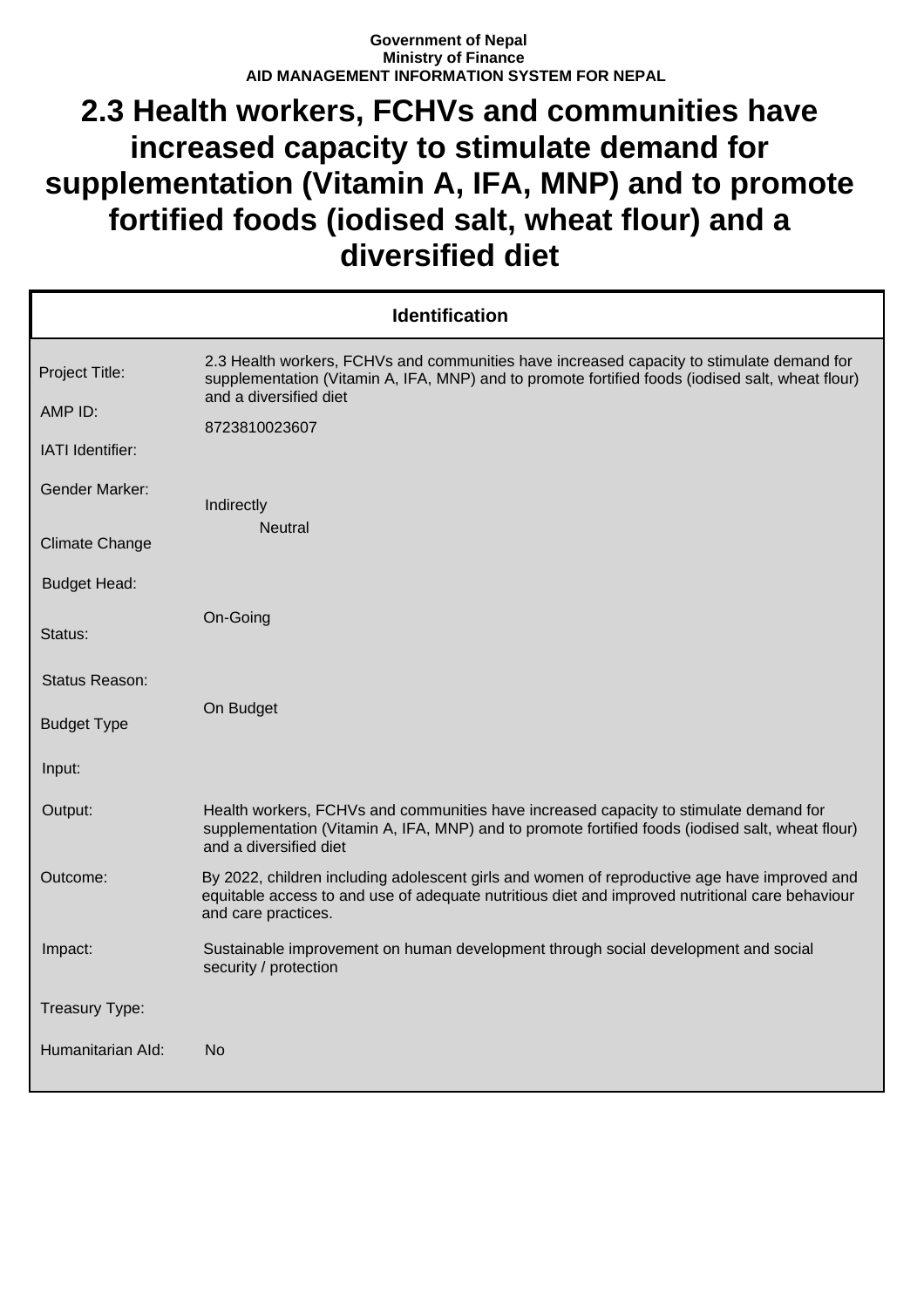| <b>Location</b>        |            |
|------------------------|------------|
| Location               | Percentage |
| Humla (Simikot)        | 4.0%       |
| Jumla (Jumla Khalanga) | 3.0%       |
| Nawalparasi (Parasi)   | 4.0%       |
| Kalikot (Kalikot)      | 4.0%       |
| Dhanusa (Janakpur)     | 3.0%       |
| Khotang (Diktel)       | 3.0%       |
| Bara (Kalaiya)         | 3.0%       |
| Mahottari (Jaleswor)   | 4.0%       |
| Doti (Dipayal)         | 4.0%       |
| Rukum (Musikot)        | 4.0%       |
| Baitadi (Baitadi)      | 3.0%       |
| Udayapur (Gaighat)     | 4.0%       |
| Sarlahi (Malangwa)     | 3.0%       |
| Saptari (Rajbiraj)     | 3.0%       |
| Jajarkot (Khalanga)    | 3.0%       |
| Dailekh (Dullu)        | 4.0%       |
| Dolpa (Dolpa)          | 3.0%       |
| Bardiya (Gulariya)     | 4.0%       |
| Kapilvastu (Taulihawa) | 4.0%       |
| Rautahat (Gaur)        | 4.0%       |
| Rolpa (Liwang)         | 4.0%       |
| Parsa (Birgunj)        | 4.0%       |
| Mugu (Gamgadhi)        | 3.0%       |
| Bajura (Martadi)       | 4.0%       |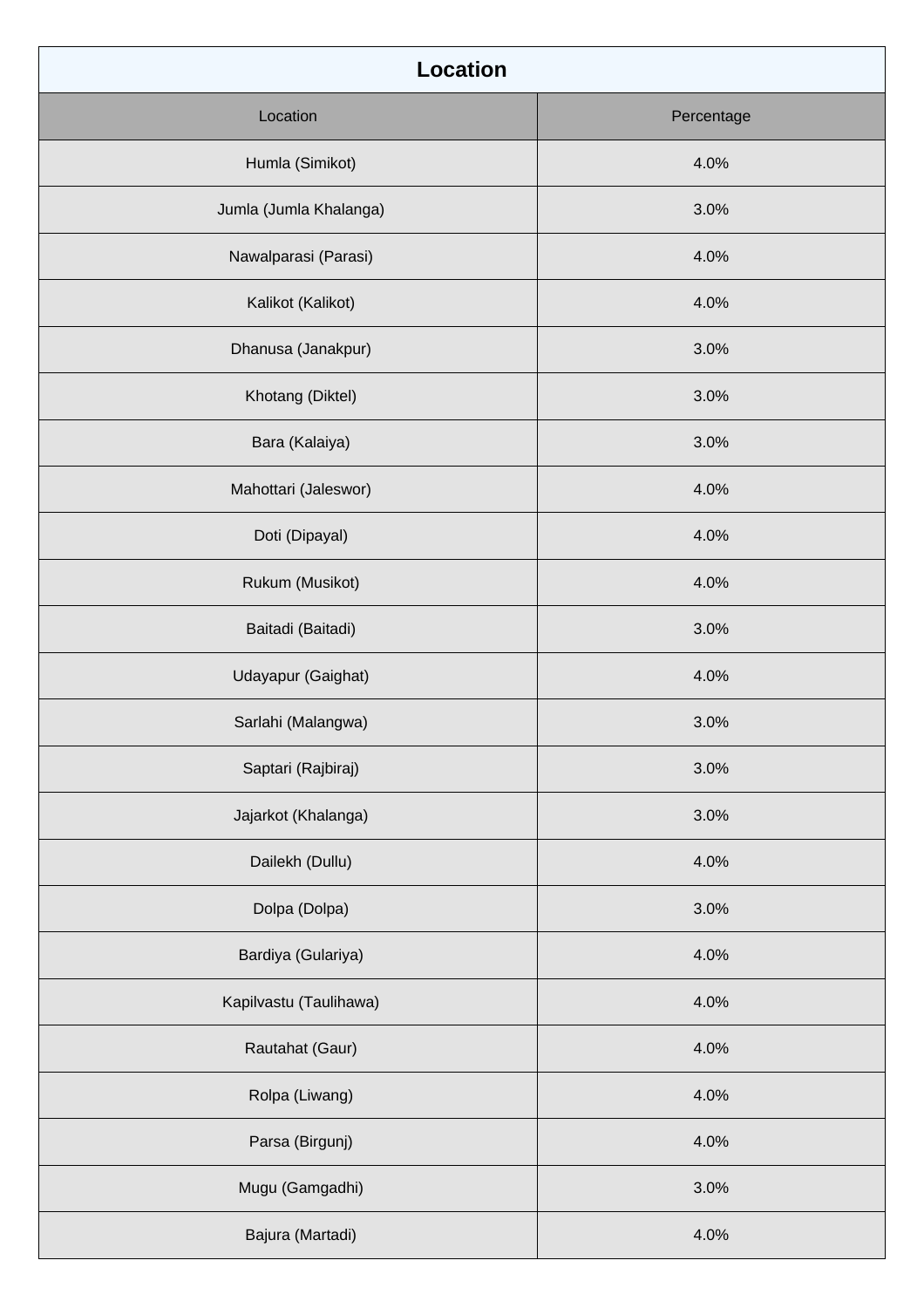| Location                | Percentage |
|-------------------------|------------|
| Dadeldhura (Dadeldhura) | 4.0%       |
| Achham (Mangalsen)      | 4.0%       |
| Panchthar (Phidim)      | 3.0%       |
| Bajhang (Chainpur)      | 3.0%       |

| <b>National Plan</b>                                                                    |            |
|-----------------------------------------------------------------------------------------|------------|
| Program                                                                                 | Percentage |
| [Health and Nutrition ] [Social Development Policy ] [National Development Plan (NDP) ] | 100.0%     |

| <b>Sector</b>                                 |            |
|-----------------------------------------------|------------|
| Sector                                        | Percentage |
| Nepal Sector Classification OTHERS - SOCIAL 0 | 100.0%     |

| <b>Implementing/Executing Agency</b>              |        |  |
|---------------------------------------------------|--------|--|
| Donor                                             |        |  |
| United Nations Children's Fund                    | 0.0%   |  |
| <b>Responsible Organization</b>                   |        |  |
| Ministry of Finance                               | 100.0% |  |
| <b>Executing Agency</b>                           |        |  |
| United Nations Children's Fund                    | 100.0% |  |
| <b>Implementing Agency</b>                        |        |  |
| Ministry of Federal Affairs and Local Development | 40.0%  |  |
| Ministry of Health                                | 60.0%  |  |

| <b>Funding</b>             |      |  |
|----------------------------|------|--|
| <b>UNDISBURSED BALANCE</b> | null |  |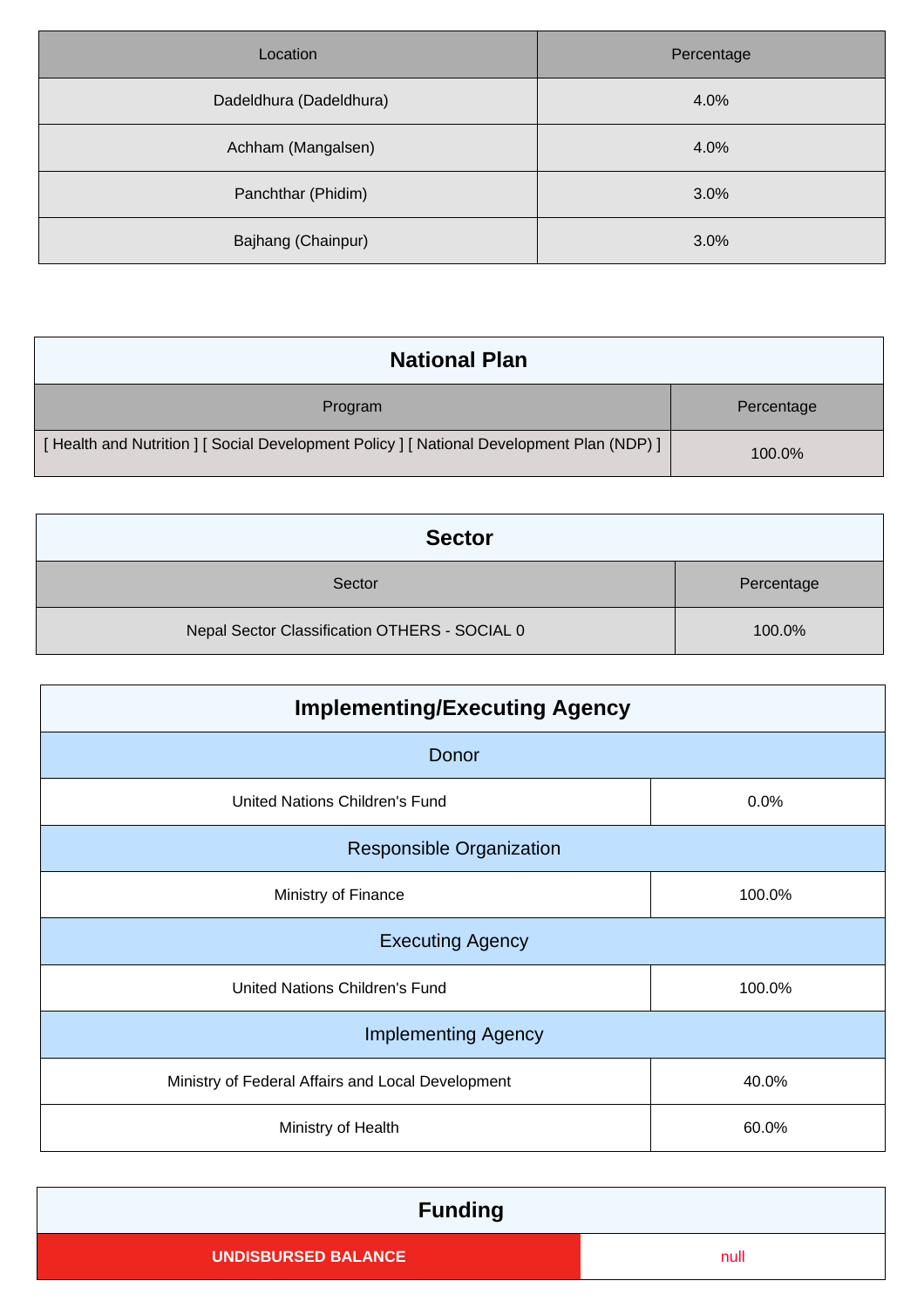| Transaction<br>Date                    | Type of<br>Assistance                          | Mode of<br>Payment         | Post Earthquake<br>Assistance | Commitment | <b>Disbursement</b> |
|----------------------------------------|------------------------------------------------|----------------------------|-------------------------------|------------|---------------------|
|                                        | <b>United Nations Children's Fund</b>          |                            |                               |            |                     |
|                                        |                                                |                            | <b>Actual</b>                 |            |                     |
| 1/1/2020                               | <b>Technical</b><br>Assistance<br>(Standalone) | Commodity                  | No                            | 56,000     | Ю                   |
| 6/30/2020                              | Technical<br>Assistance<br>(Standalone)        | Commodity                  | No                            | Ю          | 56,000              |
| 6/30/2021                              | <b>Technical</b><br>Assistance<br>(Standalone) | Commodity                  | No                            | Ю          | 4,359               |
| 1/1/2018                               | <b>Technical</b><br>Assistance<br>(Standalone) | Cash                       | No                            | 2,921,149  | 0                   |
| 6/30/2019                              | <b>Technical</b><br>Assistance<br>(Standalone) | Cash                       | No                            | 0          | 99,820              |
| 6/30/2020                              | <b>Technical</b><br>Assistance<br>(Standalone) | Cash                       | No                            | 0          | 511,818             |
| 6/30/2021                              | Technical<br>Assistance<br>(Standalone)        | Cash                       | No                            | Ю          | 11,643              |
| 6/30/2021                              | <b>Technical</b><br>Assistance<br>(Standalone) | <b>Direct Payment</b>      | No                            | Ю          | 5,785               |
|                                        |                                                | <b>Total</b>               |                               | 2,977,149  | 689,425             |
| Total (United Nations Children's Fund) |                                                |                            | 2,977,149                     | 689,425    |                     |
|                                        |                                                | <b>UNDISBURSED BALANCE</b> |                               |            | 2,287,724           |

| <b>Progress Achieved</b>       |
|--------------------------------|
| Progress Achieved:             |
| Key Problems:                  |
| Steps Taken to Solve Problems: |